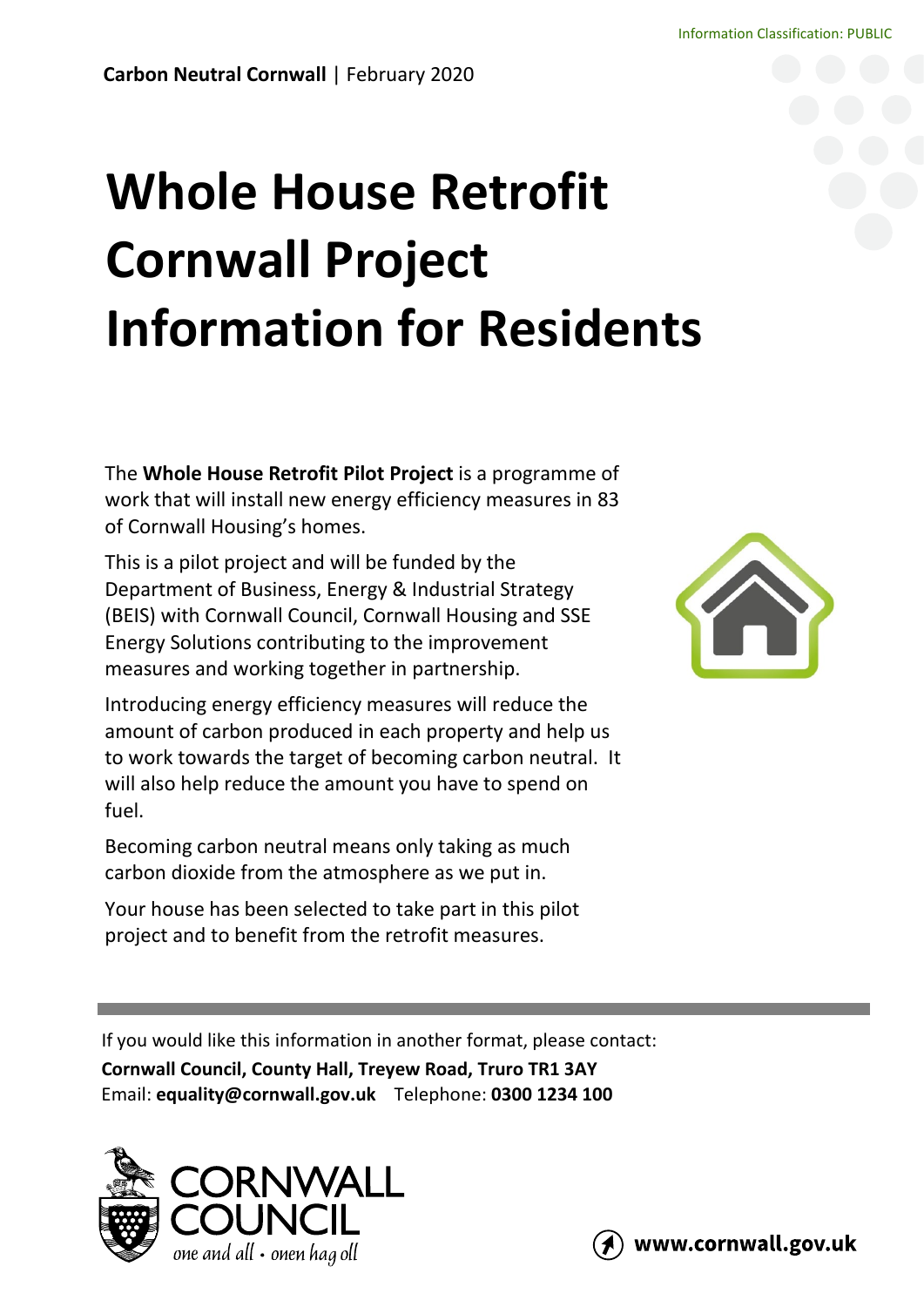#### **A house loses heat through the roof, walls, doors, windows and floors unless it is well insulated**

The graph below represents typical heat loss in a house



To help reduce this heat loss energy efficiency measures will be retrofitted to your property. These measures will improve how your home feels to live in throughout the year and will reduce the amount of energy needed to heat it. This could also reduce the cost of heating your home by up to half\* and will help us to become carbon neutral.

> \*The project is designed to increase the energy efficiency of your home. Calculations completed in accordance with the UK Government's National Calculation Methodology for assessing the energy performance of dwellings i.e. the 'Standard Assessment Procedure' (SAP). SAP analysis suggests that the energy performance band of your home will increase from an Energy Performance Certificate (EPC) rating from a Band D to a Band B - an improvement that could result in an annual saving of 50% on heating and hot water for an average household. The UK Government's assessment methodology is based on a number of assumptions, i.e. a fixed occupancy level, set temperature levels, and a set heating schedules, etc. and as a result you may save more or less depending on how you use and heat your home.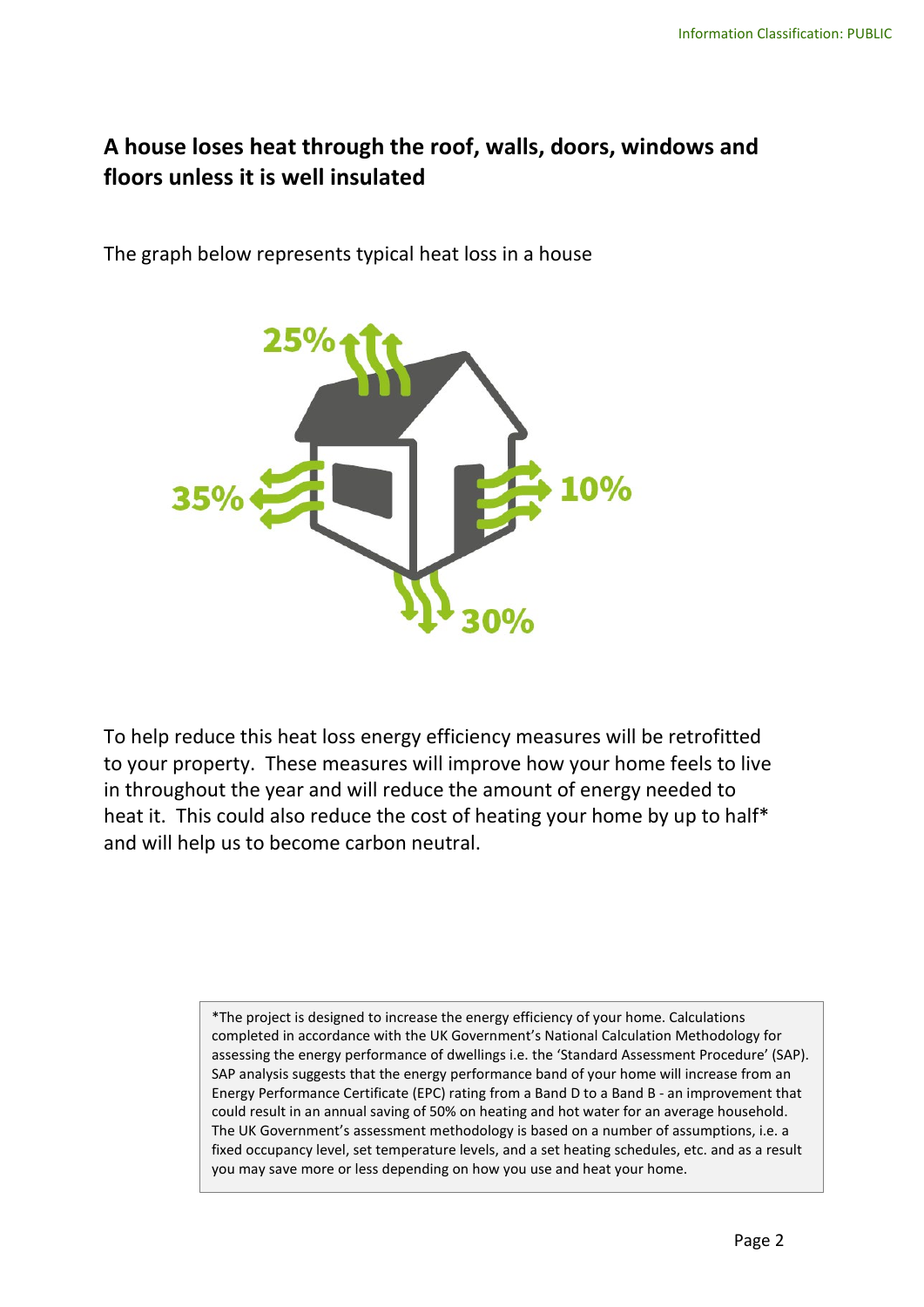## **What will happen next?**

The energy efficiency measures will be identified by carrying out a survey on your home. This will determine which measures will be used to maximise the efficiency of your home and to achieve the required energy performance target. These measures will vary from home to home and cost in the region of £45,000 per property all fully funded by the project so you won't have to pay towards the work. The work will be carried out by specialist contractors who will partner with us to deliver the improvements to your home.

The measures will be chosen to best suit the type of property you live in and could include some or all of the features below:

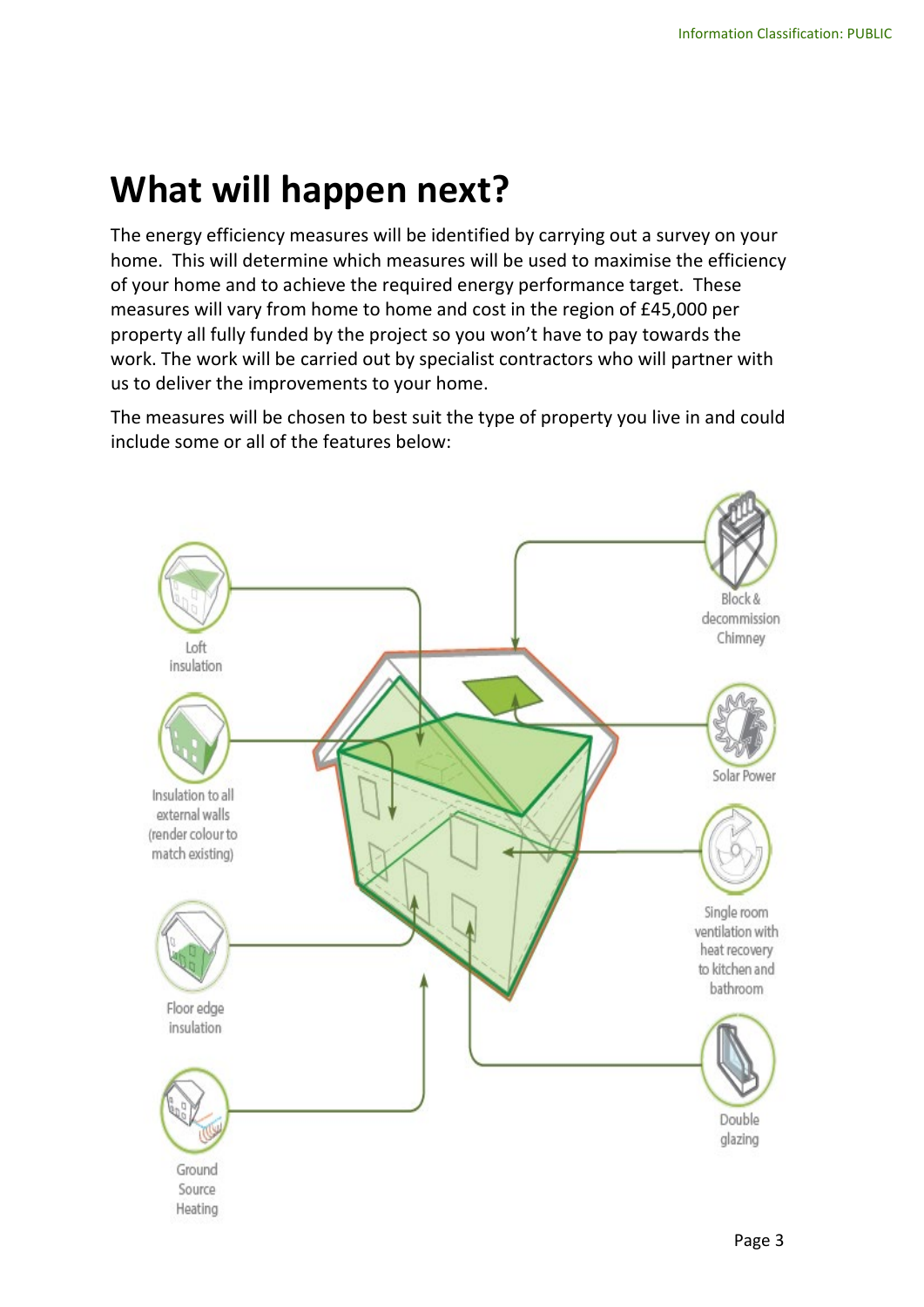

### **What is involved**

If you decide to go ahead and be part of the Whole House Retrofit Pilot Project, the following will give an outline of what is involved:

- We will need you to sign a privacy notice to give us permission to share your contact details with our partners who will be carrying out the work.
- We will do a detailed property survey to see if your home is suitable and what improvement measures can be carried out
- We will carry out detailed design drawings to identify which of the eight energy efficiency improvements, outlined on page 3, will be installed
- The Resident Liaison Officer, appointed specifically to work on this project, will be in touch to explain what improvement measures will be made and the process in which these will be carried out
- We will agree a start date with you which is likely to be around four to six weeks after the property survey has been done, keep you informed throughout the work and ensure you understand how these new measures will work in your home

## **More information**

The Resident Liaison Officer, Helen Buckley, will be working closely with you throughout the entire process to help ensure the project runs as smoothly as possible and to answer any questions you may have.

Our Frequently Asked Questions on the following pages may help with any queries but if you have any concerns or questions please contact Helen Buckley

**by email: Helen.Buckley@cornwallhousing.org.uk by phone: 01208 262888 or mobile: 07484 029273**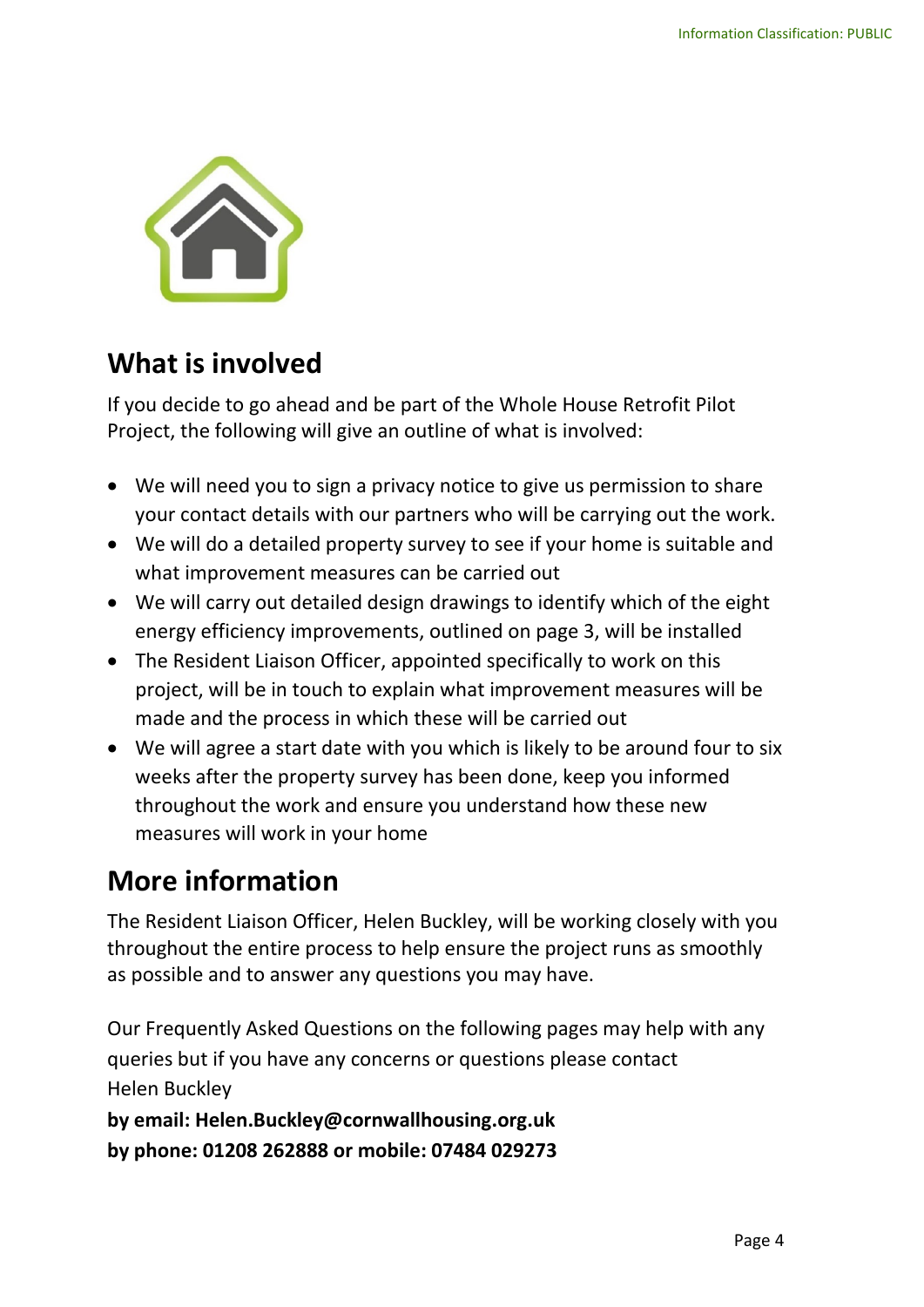## **Whole House Retrofit Cornwall Project Frequently Asked Questions (FAQs)**

The Frequently Asked Questions and answers below may help with any queries or concerns that you have, but if not the Resident Liaison Officer, Helen Buckley will be happy to help you. Her contact details are in the 'Your point of contact' section below.

#### **What is the Whole House Retrofit Cornwall Project**

The programme will retrofit 83 social houses for residents in fuel poverty with innovative energy efficiency solutions. The project will be funded by the Department of Business, Energy & Industrial Strategy (BEIS). Cornwall Council, Cornwall Housing and SSE Energy Solutions are also providing funding towards the pilot project.

#### **What is carbon neutral?**

Becoming carbon neutral means only taking out as much carbon dioxide from the atmosphere as we put into it. This is also known as 'Net Zero Carbon'.

#### **Do I have to have the work done to my home?**

You don't have to have the retrofitting work carried out if you don't want, however you won't benefit from from the energy efficiency improvements and

investment which the Whole House Retrofit Project will deliver.

#### **If I agree, will the work definitely happen?**

We have selected your home to be part of the Whole House Retrofit Project because we think it would benefit from the energy efficiency improvement measures however, we won't know for certain if your property is suitable until the survey has been carried out.

#### **Who is paying for the works?**

The work is being funded by the Department of Business, Energy and Industrial Strategy (BEIS). Cornwall Council, Cornwall Housing and SSE Energy Solutions will also contribute towards the improvements. You won't have to pay anything towards the retrofit work.

#### **What are the benefits for me?**

- £45,000 worth of improvements to your home
- Reduced heating bills
- A more comfortable home

#### **Who is involved in the Whole House Retrofit Cornwall Project?**

The project is being led by Cornwall Council who are working in partnership with Cornwall Housing, the BRE Group, SSE Energy Solutions, PRP Architects and the department of Business, Energy and